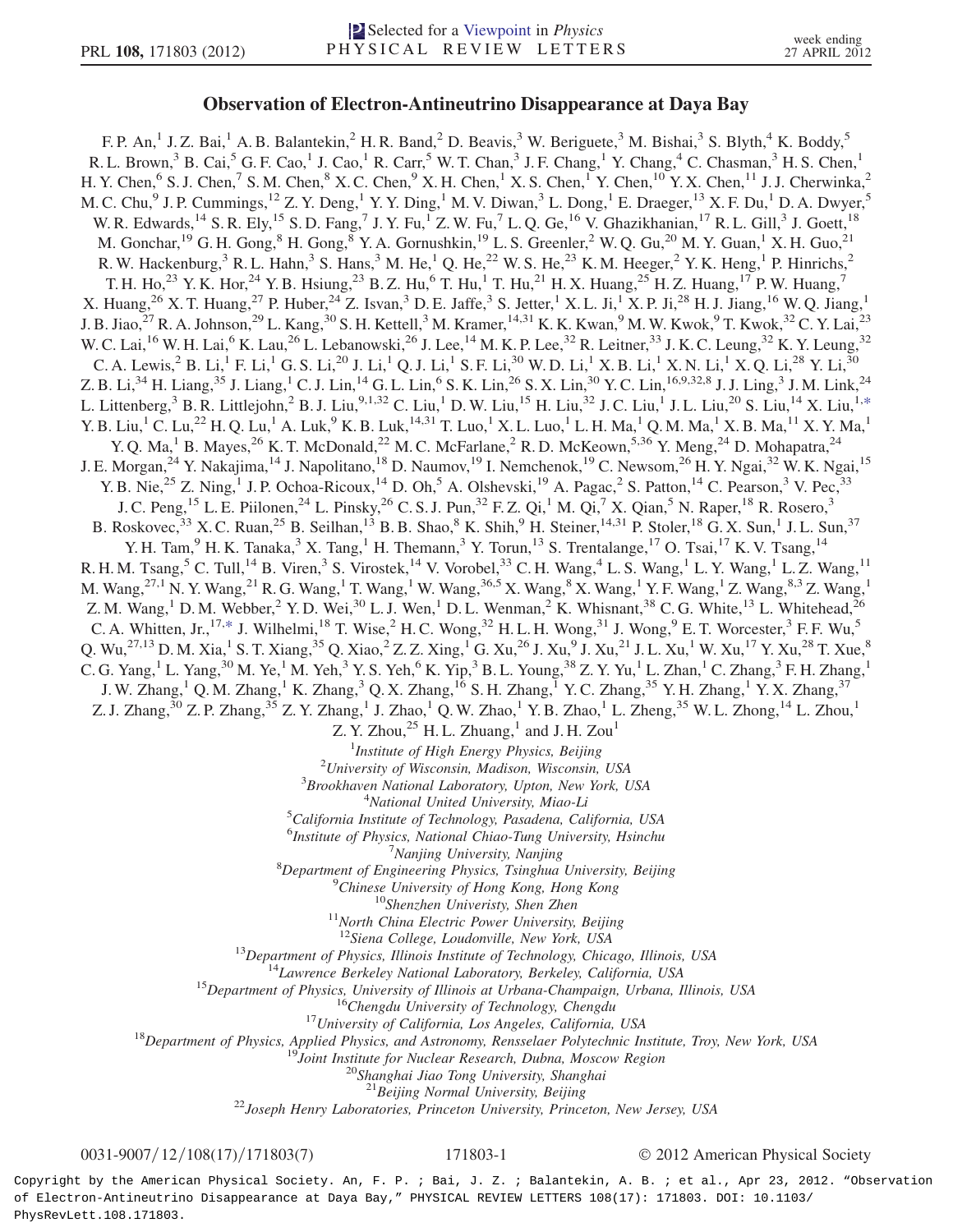<sup>23</sup>Department of Physics, National Taiwan University, Taipei<br><sup>24</sup>Center for Neutrino Physics, Virginia Tech, Blacksburg, Virginia, USA<br><sup>25</sup>China Institute of Atomic Energy, Beijing<br><sup>26</sup>Department of Physics, University o <sup>36</sup>College of William and Mary, Williamsburg, Virginia, USA<br><sup>37</sup>China Guangdong Nuclear Power Group, Shenzhen<br><sup>38</sup>Iowa State University, Ames, Iowa, USA (Received 7 March 2012; published 23 April 2012)

The Daya Bay Reactor Neutrino Experiment has measured a nonzero value for the neutrino mixing angle  $\theta_{13}$  with a significance of 5.2 standard deviations. Antineutrinos from six 2.9 GW<sub>th</sub> reactors were detected in six antineutrino detectors deployed in two near (flux-weighted baseline 470 m and 576 m) and one far (1648 m) underground experimental halls. With a 43 000 ton–GW<sub>th</sub>–day live-time exposure in 55 days, 10 416 (80 376) electron-antineutrino candidates were detected at the far hall (near halls). The ratio of the observed to expected number of antineutrinos at the far hall is  $R = 0.940 \pm 1.005$ 0.011(stat.)  $\pm$  0.004(syst.). A rate-only analysis finds sin<sup>2</sup>2 $\theta_{13}$  = 0.092  $\pm$  0.016(stat.)  $\pm$  0.005(syst.) in a three-neutrino framework.

DOI: [10.1103/PhysRevLett.108.171803](http://dx.doi.org/10.1103/PhysRevLett.108.171803) PACS numbers: 14.60.Pq

It is well established that the flavor of a neutrino oscillates with time. Neutrino oscillations can be described by the three mixing angles ( $\theta_{12}$ ,  $\theta_{23}$ , and  $\theta_{13}$ ) and a phase of the Pontecorvo-Maki-Nakagawa-Sakata matrix, and two mass-squared differences  $(\Delta m_{32}^2$  $(\Delta m_{32}^2$  $(\Delta m_{32}^2$  and  $\Delta m_{21}^2)$  [\[1,](#page-6-1)2]. Of these mixing angles,  $\theta_{13}$  is the least known. The CHOOZ neutrino oscillation experiment obtained a 90%-confidencelevel upper limit of 0.17 for  $\sin^2 2\theta_{13}$  [\[3\]](#page-6-3). Recently, results from T2K (Tokai to Kamioka, Japan) [[4\]](#page-6-4), MINOS (Main Injector Neutrino Oscillation Search) [[5\]](#page-6-5), and Double Chooz [[6](#page-6-6)] experiments have indicated that  $\theta_{13}$  could be nonzero. In this Letter, we present the observation of a nonzero value for  $\theta_{13}$ .

For reactor-based experiments, an unambiguous determination of  $\theta_{13}$  can be extracted via the survival probability of the electron-antineutrino  $\bar{\nu}_e$  at short distances from the reactors,

$$
P_{\text{sur}} \approx 1 - \sin^2 2\theta_{13} \sin^2 (1.267 \Delta m_{31}^2 L/E), \tag{1}
$$

where  $\Delta m_{31}^2 = \Delta m_{32}^2 \pm \Delta m_{21}^2$ , E is the  $\bar{\nu}_e$  energy in MeV and L is the distance in meters between the  $\bar{\nu}_e$  source and the detector (baseline).

The near-far arrangement of antineutrino detectors (ADs), as illustrated in Fig. [1,](#page-1-0) allows for a relative measurement by comparing the observed  $\bar{v}_e$  rates at various baselines. With functionally identical ADs, the relative rate is independent of correlated uncertainties and uncorrelated reactor uncertainties are minimized.

A detailed description of the Daya Bay experiment can be found in Refs. [\[7](#page-6-7)[,8\]](#page-6-8). Here, only the apparatus relevant to this analysis will be highlighted. The six pressurized water reactors are grouped into three pairs with each pair referred to as a nuclear power plant (NPP). The maximum thermal power of each reactor is 2.9 GW. Three underground experimental halls (EHs) are connected with horizontal tunnels. Two ADs are located in EH1 and one in EH2 (the near halls). Three ADs are positioned near the oscillation maximum in the far hall, EH3. The vertical overburden in equivalent meters of water (m.w.e.), the

<span id="page-1-0"></span>

FIG. 1 (color online). Layout of the Daya Bay experiment. The dots represent reactors, labeled as D1, D2, L1, L2, L3, and L4. Six ADs, AD1–AD6, are installed in three EHs.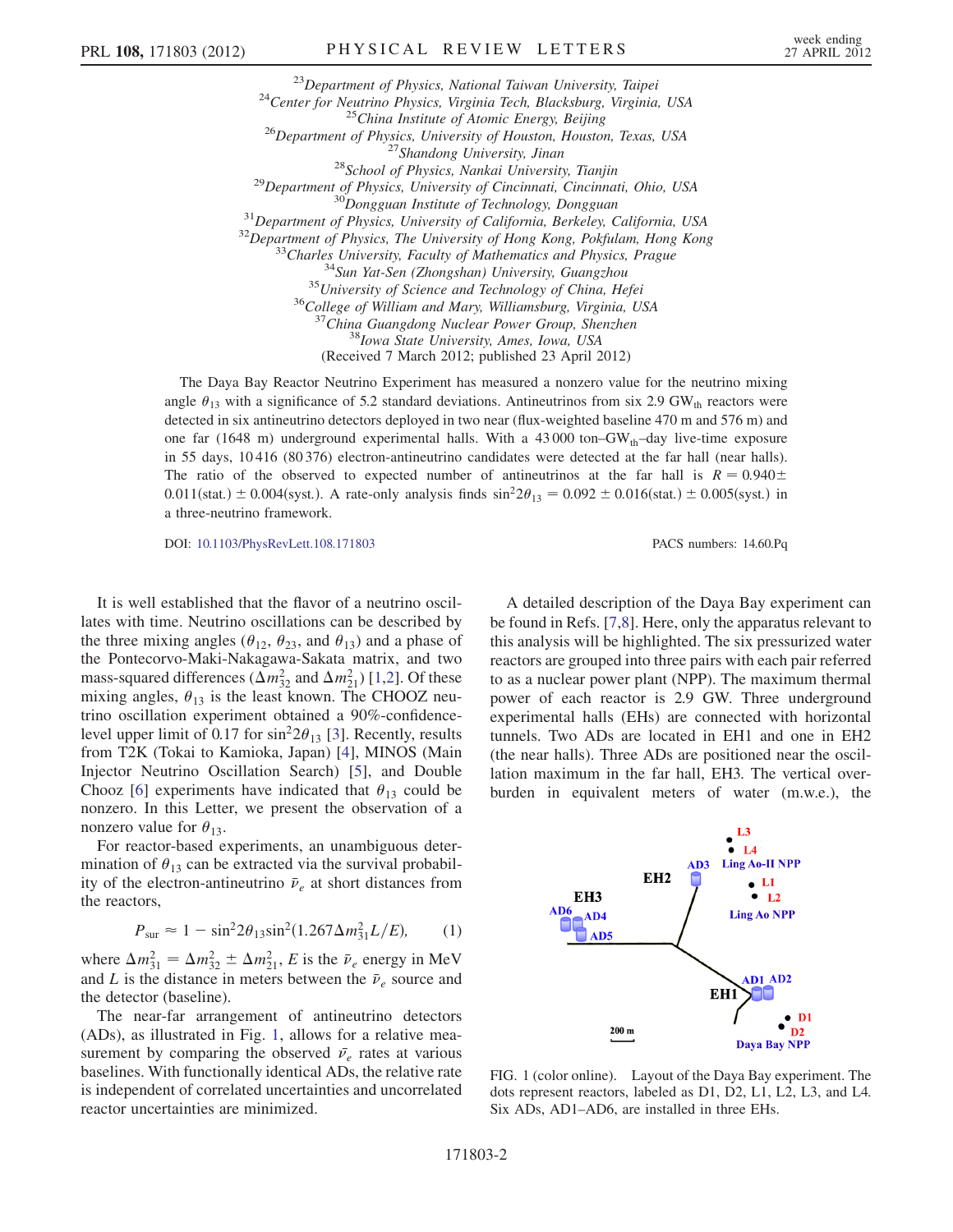simulated muon rate and average muon energy, and average distance to the reactor pairs are listed in Table [I](#page-2-0).

As shown in Fig. [2](#page-2-1), the ADs in each EH are shielded with  $\geq$ 2.5 m of high-purity water against ambient radiation in all directions. Each water pool is segmented into inner and outer water shields (IWS and OWS) and instrumented with photomultiplier tubes (PMTs) to function as Cherenkov-radiation detectors whose data were used by offline software to remove spallation neutrons and other cosmogenic backgrounds. The detection efficiency for long-track muons is >99:7% [\[7\]](#page-6-7). The water pool is covered with an array of resistive plate chambers (RPC).

The  $\bar{\nu}_e$  is detected via the inverse  $\beta$ -decay (IBD) reaction,  $\bar{\nu}_e + p \rightarrow e^+ + n$ , in a gadolinium-doped liquid scintillator (Gd-LS) [[9](#page-6-9),[10](#page-6-10)]. The coincidence of the prompt scintillation from the  $e^+$  and the delayed neutron capture on Gd provides a distinctive  $\bar{\nu}_e$  signature.

Each AD consists of a cylindrical, 5 m diameter stainless steel vessel (SSV) that houses two nested, UV-transparent acrylic cylindrical vessels. A 3.1 m diameter inner acrylic vessel (IAV) holds 20 t of Gd-LS (target). It is surrounded by a region with 20 t of liquid scintillator (LS) inside a 4 m diameter outer acrylic vessel (OAV). Between the SSV and OAV, 37 t of mineral oil (MO) shields the LS and Gd-LS from radioactivity. IBD interactions are detected by 192 Hamamatsu R5912 PMTs. A black radial shield and specular reflectors are installed on the vertical detector walls and above and below the LS volume, respectively. Gd-LS and LS are prepared and filled into ADs systematically to ensure all ADs are functionally identical [[7\]](#page-6-7). Three automated calibration units (ACUs) mounted on the SSV lid allow for remote deployment of a light-emitting diode, a <sup>68</sup>Ge source, and a combined source of <sup>241</sup>Am  $-$  <sup>13</sup>C and  $60Co$  into the Gd-LS and LS liquid volumes along three vertical axes.

The results are based on data taken from 24 December 2011 to 17 February 2012. A blind analysis strategy was adopted, with the baselines, the thermal-power histories of the cores, and the target masses of the ADs hidden until the analyses were frozen. Triggers were formed from the number of PMTs with signals above a  $\sim 0.25$  photoelectron (pe) threshold (NHIT) or the charge sum of the overthreshold PMTs (ESUM). The AD triggers were NHIT  $>$ 45 or ESUM  $\geq 65$  pe. The trigger rate per AD was <280 Hz with a negligible trigger inefficiency for IBD candidates. The data consist of charge and timing

<span id="page-2-0"></span>TABLE I. Vertical overburden (m.w.e.), muon rate  $R_{\mu}$  (Hz/m<sup>2</sup>), and average muon energy  $E_{\mu}$  (GeV) of the three EHs, and the distances (m) to the reactor pairs.

|                 | Overburden | $R_{\mu}$ | $E_{\mu}$ | D <sub>1</sub> ,2 | L1,2 | L3,4 |
|-----------------|------------|-----------|-----------|-------------------|------|------|
| EH <sub>1</sub> | 250        | 1.27      | 57        | 364               | 857  | 1307 |
| EH <sub>2</sub> | 265        | 0.95      | 58        | 1348              | 480  | 528  |
| EH <sub>3</sub> | 860        | 0.056     | 137       | 1912              | 1540 | 1548 |

information for each PMT, and were accumulated independently for each detector. To remove systematic effects due to reactor flux fluctuations, only data sets with all detectors in operation were used.

The energy of each trigger in an AD was reconstructed based on the total photoelectrons collected by the PMTs. The energy calibration constant,  $\sim$ 163 pe/MeV for all ADs and stable throughout the data collection period, was determined by setting the energy peak of the  $^{60}Co$ source deployed at each AD center to 2.506 MeV. Vertex reconstruction was based on center-of-charge, defined as the charge-weighted-mean of the coordinates of all PMTs. The mapping from center-of-charge to vertex was done by analytic corrections determined using data collected with  $60Co$  sources deployed at various points within the AD. A vertex-dependent correction to energy  $(< 10\%)$  and a constant factor (0.988) were applied equally to all ADs to correct for geometrical effects and energy nonlinearity between the  ${}^{60}Co$  and the neutron capture on Gd (nGd), determined by the  ${}^{60}Co$  and Am-C sources at the detector center. An independent energy calibration that utilized the peak of the  $nGd$  from spallation neutron to set the energy scale and templates derived from Monte Carlo simulations (MC) for vertex reconstruction, gave consistent perform-ance [\[7](#page-6-7)]. The energy resolution was  $(7.5/\sqrt{E(\text{MeV})} +$  $(0.9)$ % for all 6 ADs.

IWS and OWS triggers with NHIT  $> 12$  were classified as "WS muon candidates" or  $\mu_{\text{WS}}$ . Events in an AD within  $\pm$ 2  $\mu$ s of a  $\mu$ <sub>WS</sub> with energy >20 MeV and >2.5 GeV were classified as muons  $(\mu_{AD})$  and showering muons  $(\mu_{sh})$ , respectively, for vetoing purposes. An instrumental background due to spontaneous light emission from a PMT, denoted as a flasher, was rejected efficiently [[7](#page-6-7)].

IBD events were selected with the following criteria:  $0.7 < E_p < 12.0$  MeV,  $6.0 < E_d < 12.0$  MeV,  $1 < \Delta t <$ 200  $\mu$ s, the prompt-delayed pair was vetoed by preceding

<span id="page-2-1"></span>

FIG. 2 (color online). Schematic diagram of the Daya Bay detectors.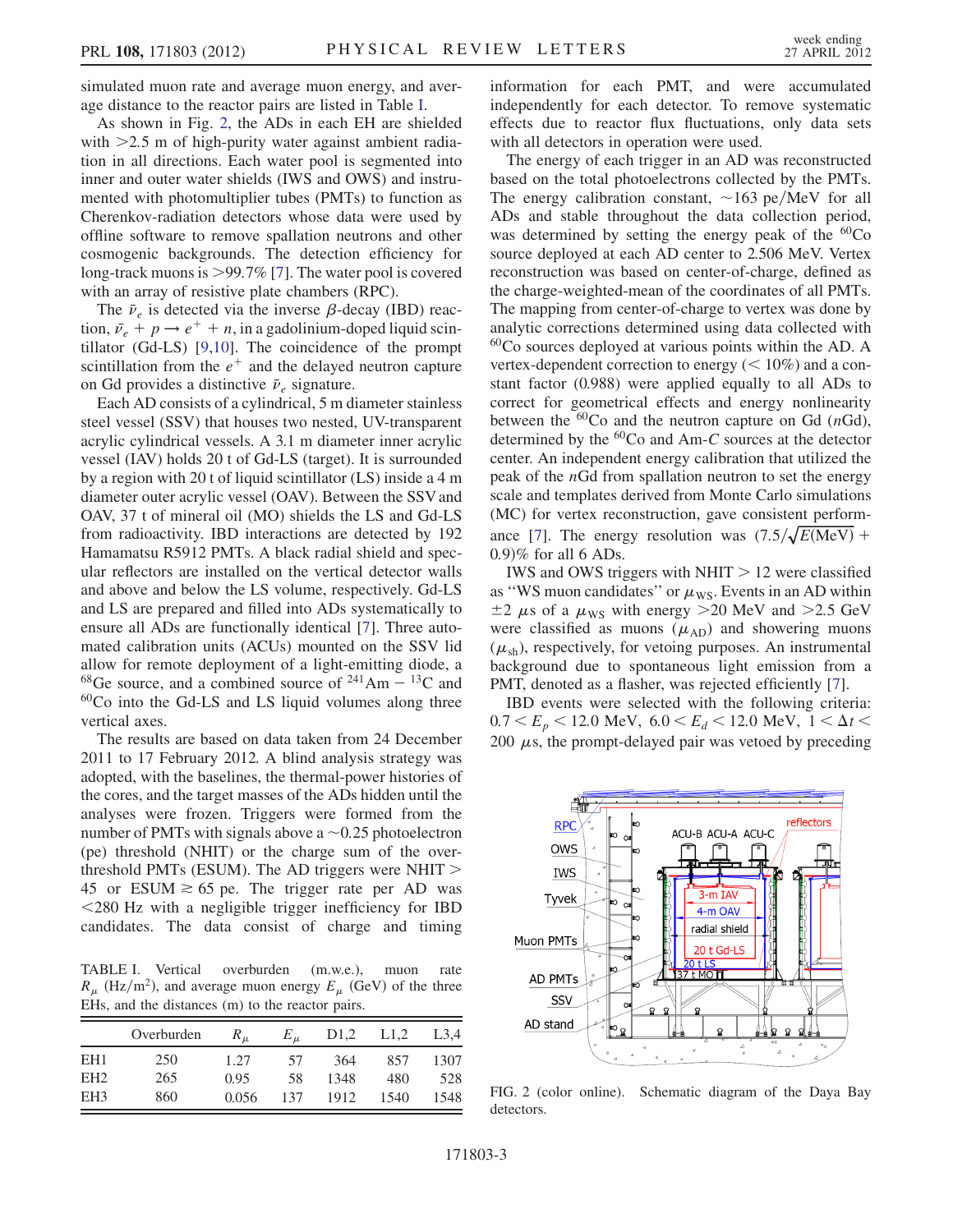muons if  $t_d - t_{\mu_{\text{WS}}} < 600 \mu s$ ,  $t_d - t_{\mu_{\text{AD}}} < 1000 \mu s$ , or  $t_d - t_{\mu_{sh}} < 1$  s, and a multiplicity cut that requires no additional >0.7 MeV trigger in the time range  $(t_p -$ 200  $\mu$ s,  $t_d$  + 200  $\mu$ s), where  $E_p$  ( $E_d$ ) is the prompt (delayed) energy and  $\Delta t = t_d - t_p$  is the time difference between the prompt and delayed signals. Statistically consistent performance was achieved by an independent analysis that used different energy reconstruction, muon veto, and multiplicity cuts.

The inefficiency of the muon veto for selecting IBD events  $(1 - \epsilon_{\mu})$  was calculated by integrating the vetoed time of each muon with temporal overlaps taken into account. Inefficiency due to the multiplicity selection  $(1 - \epsilon_m)$  was calculated by considering the probability that a random signal occurred near an IBD in time. The average values of  $\epsilon_{\mu} \epsilon_{m}$  are given for each AD in Table [II](#page-3-0).

We considered the following kinds of background: accidental correlation of two unrelated signals,  $\beta$ -*n* decay of  ${}^{9}$ Li– ${}^{8}$ He produced by muons in the ADs, fast-neutron backgrounds produced by muons outside the ADs,  $^{13}C(\alpha, n)^{16}$ O interactions, and correlated events due to the retracted Am-C neutron source in the ACUs. The estimated background rates per AD are summarized in Table [II](#page-3-0).

The accidental background was determined by measuring the rate of both prompt- and delayed-type signals, and then estimating the probability that two signals randomly satisfied the  $\Delta t$  required for IBD selection. Additional estimates using prompt and delayed candidates separated by more than 1 ms or 2 m provided consistent results. The uncertainty in the measured accidental rate was dominated by the statistical uncertainty in the rate of delayed candidates.

The rate of correlated background from the  $\beta$ -n cascade of 9Li–8He decays was evaluated from the distribution of the time since the last muon using the known decay times for these isotopes [\[11\]](#page-6-11). The  ${}^{9}$ Li– ${}^{8}$ He background rate as a function of the muon energy deposited in the AD was estimated by preparing samples with and without detected neutrons 10  $\mu$ s to 200  $\mu$ s after the muon. A 50% systematic uncertainty was assigned to account for the extrapolation to zero deposited muon energy.

An energetic neutron entering an AD can form a fastneutron background by recoiling off a proton before being captured on Gd. By relaxing the  $E_p < 12$  MeV criterion in the IBD selection, a flat distribution in  $E_p$  was observed up to 100 MeV. Extrapolation into the IBD energy region gave an estimate for the residual fast-neutron background. A similar flat  $E<sub>n</sub>$  distribution was found in the muon-tagged fast-neutron sample produced by inverting the muon veto cut. Consistent results were obtained by scaling the muon-tagged fast-neutron rate with muon inefficiency, and by MC.

The <sup>13</sup>C( $\alpha$ , n)<sup>16</sup>O background was determined using MC after estimating the amount of  $^{238}$ U,  $^{232}$ Th,  $^{227}$ Ac, and 210Po in the Gd-LS from their cascade decays, or by fitting their  $\alpha$ -particle energy peaks in the data.

A neutron emitted from the 0.5 Hz Am-C neutron source in an ACU could generate a  $\gamma$ -ray via inelastic scattering in the SSV before subsequently being captured on Fe–Cr–Mn–Ni. An IBD was mimicked if both  $\gamma$  rays from the scattering and capture processes entered the scintillating region. This correlated background was estimated using MC. The normalization was constrained by the measured rate of single delayed-type candidates from this source.

Table [III](#page-4-0) is a summary of the absolute efficiencies and the systematic uncertainties. The uncertainties of the absolute efficiencies are correlated among the ADs. No relative efficiency, except  $\epsilon_{\mu} \epsilon_{m}$ , was corrected. All differences between the functionally identical ADs were taken as uncorrelated uncertainties.

The spill-in enhancement resulted when neutrons from IBD outside the target drift into the target, and was evaluated using MC. The spillout deficit ( $\sim 2.2\%$ ) was included in the absolute Gd capture ratio. The Gd capture

<span id="page-3-0"></span>

|                                                  | TABLE II. Signal and background summary. The background and IBD rates were corrected for the $\epsilon_{\mu} \epsilon_{m}$ efficiency. The no- |  |  |  |  |  |  |
|--------------------------------------------------|------------------------------------------------------------------------------------------------------------------------------------------------|--|--|--|--|--|--|
|                                                  | oscillation predictions based on reactor flux analyses and detector simulation have been corrected with the best-fit normalization             |  |  |  |  |  |  |
| parameter in determining $\sin^2 2\theta_{13}$ . |                                                                                                                                                |  |  |  |  |  |  |

|                                                                     | AD1               | AD2               | AD3               | AD4              | AD <sub>5</sub>  | AD <sub>6</sub>  |  |
|---------------------------------------------------------------------|-------------------|-------------------|-------------------|------------------|------------------|------------------|--|
| <b>IBD</b> candidates                                               | 28935             | 28975             | 22466             | 3528             | 3436             | 3452             |  |
| No-oscillation prediction for IBD                                   | 28647             | 29096             | 22 3 3 5          | 3566.5           | 3573.0           | 3535.9           |  |
| Data acquisition live time (days)                                   | 49.5530           |                   | 49.4971           |                  | 48.9473          |                  |  |
| Muon veto time (days)                                               | 8.7418            | 8.9109            | 7.0389            | 0.8785           | 0.8800           | 0.8952           |  |
| $\epsilon_{\mu} \epsilon_{m}$                                       | 0.8019            | 0.7989            | 0.8363            | 0.9547           | 0.9543           | 0.9538           |  |
| Accidental signals (per day)                                        | $9.82 \pm 0.06$   | $9.88 \pm 0.06$   | $7.67 \pm 0.05$   | $3.29 \pm 0.03$  | $3.33 \pm 0.03$  | $3.12 \pm 0.03$  |  |
| Fast-neutron (per day)                                              | $0.84 \pm 0.28$   | $0.84 \pm 0.28$   | $0.74 \pm 0.44$   | $0.04 \pm 0.04$  | $0.04 \pm 0.04$  | $0.04 \pm 0.04$  |  |
| $^{9}$ Li- $^{8}$ He (per AD per day)                               | $3.1 \pm 1.6$     |                   | $1.8 \pm 1.1$     |                  | $0.16 \pm 0.11$  |                  |  |
| Am-C correlated (per AD per day)                                    |                   |                   | $0.2 \pm 0.2$     |                  |                  |                  |  |
| <sup>13</sup> C( $\alpha$ , n) <sup>16</sup> O background (per day) | $0.04 \pm 0.02$   | $0.04 \pm 0.02$   | $0.035 \pm 0.02$  | $0.03 \pm 0.02$  | $0.03 \pm 0.02$  | $0.03 \pm 0.02$  |  |
| <b>IBD</b> rate (per day)                                           | $714.17 \pm 4.58$ | $717.86 \pm 4.60$ | $532.29 \pm 3.82$ | $71.78 \pm 1.29$ | $69.80 \pm 1.28$ | $70.39 \pm 1.28$ |  |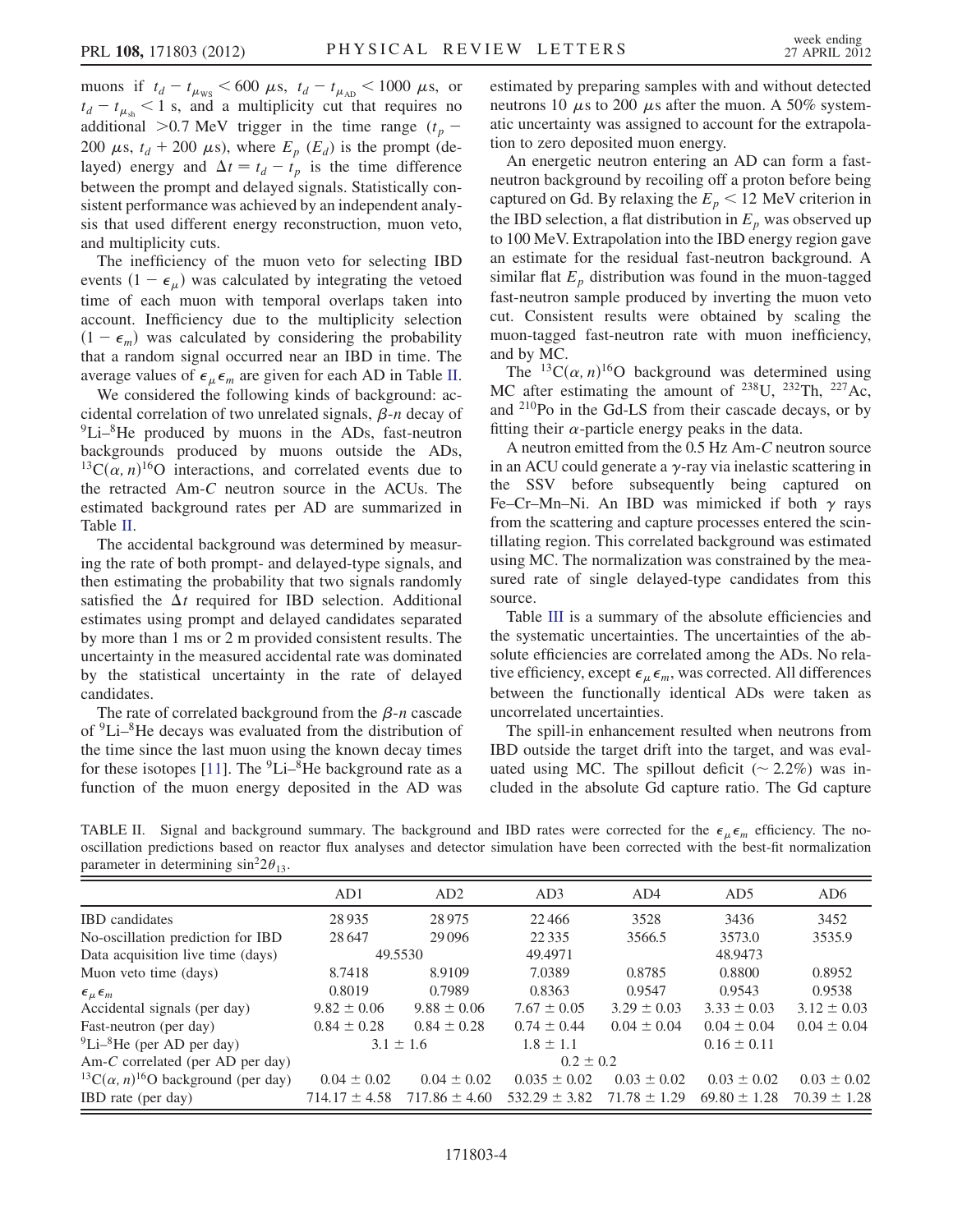<span id="page-4-0"></span>TABLE III. Summary of absolute efficiencies, and correlated and uncorrelated systematic uncertainties.

|                          | Detector   |                         |              |  |  |
|--------------------------|------------|-------------------------|--------------|--|--|
|                          | Efficiency | Correlated              | Uncorrelated |  |  |
| <b>Target Protons</b>    |            | $0.47\%$                | $0.03\%$     |  |  |
| Flasher cut              | 99.98%     | $0.01\%$                | $0.01\%$     |  |  |
| Delayed-energy cut       | 90.9%      | $0.6\%$                 | 0.12%        |  |  |
| Prompt-energy cut        | 99.88%     | $0.10\%$                | $0.01\%$     |  |  |
| Multiplicity cut         |            | 0.02%                   | $<,0.01\%$   |  |  |
| Capture-time cut         | 98.6%      | $0.12\%$                | 0.01%        |  |  |
| Gd capture ratio         | 83.8%      | $0.8\%$                 | $< 0.1\%$    |  |  |
| Spill in                 | 105.0%     | $1.5\%$                 | 0.02%        |  |  |
| Live time                | 100.0%     | 0.002%                  | $<,0.01\%$   |  |  |
| Combined                 | 78.8%      | 1.9%                    | $0.2\%$      |  |  |
|                          | Reactor    |                         |              |  |  |
| Correlated               |            | Uncorrelated            |              |  |  |
| Energy per fission       | $0.2\%$    | Power                   | $0.5\%$      |  |  |
| IBD reaction per fission | $3\%$      | <b>Fission</b> fraction | $0.6\%$      |  |  |
|                          |            | Spent fuel              | $0.3\%$      |  |  |
| Combined                 | $3\%$      | Combined                | $0.8\%$      |  |  |

ratio was studied using Am-C neutron data and MC at the detector center and the spallation neutron data and was determined using IBD MC. Efficiencies associated with the delayed-energy, the prompt-energy, and the capture-time cuts were evaluated with MC. Discussion of the uncertainties in the number of target protons, live time, and the efficiency of the flasher cut can be found in Ref. [\[7](#page-6-7)].

Uncorrelated relative uncertainties have been addressed in detail by performing a side-by-side comparison of two ADs [\[7\]](#page-6-7). The IBD  $nGd$  energy peaks for all six ADs were reconstructed to  $8.05 \pm 0.04$  MeV. The relative energy scale between ADs was established by comparing the  $nGd$  peaks of the IBD- and spallation-neutrons, and  $\alpha$ particles in the Gd-LS. Both energy-reconstruction approaches yielded a 0.5% uncorrelated energy-scale uncertainty for all six ADs. The relative uncertainty in efficiency due to the  $E_d$  cut was determined to be 0.12% using data. By measuring the difference in the neutron capture time of each AD, from which the Gd-concentration can be calculated, the relative uncertainty in the fraction of neutrons captured on Gd (the Gd capture ratio) was found to be  $\leq 0.1\%$ . All other relative uncertainties were  $O(0.01\%)$  and the combined uncertainty was 0.2%. Independent analyses obtained similar results on the background and relative uncertainties.

This analysis was independent of reactor flux models. The  $\bar{\nu}_e$  yield per fission [\[12\]](#page-6-12) was not fixed when determining  $\sin^2 2\theta_{13}$ . Whether we used the conventional Institut Laue-Langevin fluxes [[13](#page-6-13)–[16](#page-6-14)] (2.7% uncertainty) or the recently calculated fluxes [\[17,](#page-6-15)[18\]](#page-6-16) (3.1% uncertainty) had little impact on the results. The thermal energy released per fission is given in Ref. [[19](#page-6-17)]. Nonequilibrium corrections for long-lived isotopes were applied following Ref. [\[17\]](#page-6-15). Contributions from spent fuel  $[20,21]$  $[20,21]$  ( $\sim 0.3\%$ ) were included as an uncertainty.

Thermal-power data provided by the power plant carry an uncertainty of 0.5% per core [[22](#page-6-20)[–24\]](#page-6-21) that we conservatively treat as uncorrelated. The fission fractions were also provided for each fuel cycle as a function of burn-up, with a  $\sim$  5% uncertainty from validation of the simulation [\[25](#page-6-22)[,26\]](#page-6-23). A DRAGON [[27](#page-6-24)] model was constructed to study the correlation among the fission rates of isotopes. The uncertainties of the fission fraction simulation resulted in a 0.6% uncorrelated uncertainty of the  $\bar{v}_e$  yield per core. The baselines have been surveyed with a Global Positioning System and modern theodolites to a precision of 28 mm. The uncertainties in the baseline and the spatial distribution of the fission fractions in the core had a negligible effect to the results. Figure [3](#page-4-1) presents the backgroundsubtracted and efficiency-corrected IBD rates in the three EHs. Relative reactor flux predictions are shown for comparison.

The  $\bar{\nu}_e$  rate in the far hall was predicted with a weighted combination of the two near-hall measurements assuming no oscillation. The weights were determined by the thermal power of each reactor and its baseline to each AD. We observed a deficit in the far hall, expressed as a ratio of observed to expected events,

$$
R = 0.940 \pm 0.011(stat.) \pm 0.004(syst.).
$$

In addition, the residual reactor-related uncertainties were found to be 5% of the uncorrelated uncertainty of a single core.

<span id="page-4-1"></span>

FIG. 3 (color online). Daily average measured IBD rates per AD in the three experimental halls as a function of time. Data between the two vertical dashed lines were used in this analysis. The solid curves represent no-oscillation predictions based on reactor flux analyses and detector simulation for comparison. The predictions have been corrected with the best-fit normalization parameter in determining  $\sin^2 2\theta_{13}$ .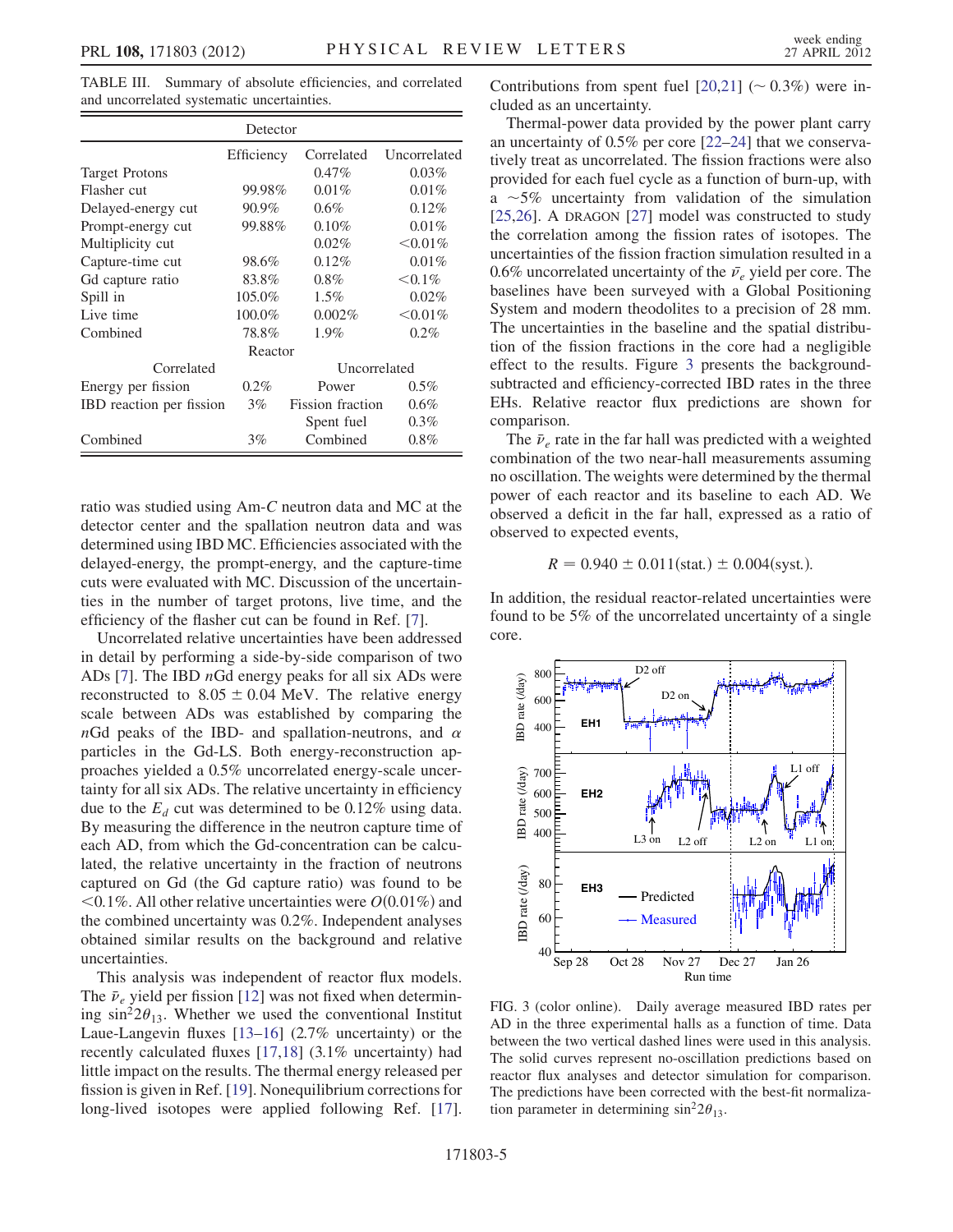The value of  $\sin^2 2\theta_{13}$  was determined with a  $\chi^2$  constructed with pull terms accounting for the correlation of the systematic errors [\[28\]](#page-6-25),

$$
\chi^{2} = \sum_{d=1}^{6} \frac{[M_{d} - T_{d}(1 + \varepsilon + \sum_{r} \omega_{r}^{d} \alpha_{r} + \varepsilon_{d}) + \eta_{d}]^{2}}{M_{d} + B_{d}}
$$

$$
+ \sum_{r} \frac{\alpha_{r}^{2}}{\sigma_{r}^{2}} + \sum_{d=1}^{6} \left(\frac{\varepsilon_{d}^{2}}{\sigma_{d}^{2}} + \frac{\eta_{d}^{2}}{\sigma_{B}^{2}}\right), \tag{2}
$$

where  $M_d$  are the measured IBD events of the dth AD with backgrounds subtracted,  $B_d$  is the corresponding background,  $T_d$  is the prediction from neutrino flux, MC, and neutrino oscillations [\[29\]](#page-6-26),  $\omega_r^d$  is the fraction of IBD contribution of the rth reactor to the dth AD determined by baselines and reactor fluxes. The uncertainties are listed in Table [III](#page-4-0). The uncorrelated reactor uncertainty is  $\sigma_r$ (0.8%),  $\sigma_d$  (0.2%) is the uncorrelated detection uncertainty, and  $\sigma_B$  is the background uncertainty listed in Table [II](#page-3-0). The corresponding pull parameters are  $(\alpha_r, \varepsilon_d, \eta_d)$ . The detector- and reactor-related correlated uncertainties were not included in the analysis; the absolute normalization  $\varepsilon$  was determined from the fit to the data. The best-fit value is

$$
\sin^2 2\theta_{13} = 0.092 \pm 0.016 \text{(stat.)} \pm 0.005 \text{(syst.)},
$$

with a  $\chi^2/NDF$  of 4.26/4 (where NDF is the number of degrees of freedom). All best estimates of pull parameters are within its 1 standard deviation based on the correspond-

<span id="page-5-0"></span>

FIG. 4 (color online). Ratio of measured versus expected signal in each detector, assuming no oscillation. The error bar is the uncorrelated uncertainty of each AD, including statistical, detector-related, and background-related uncertainties. The expected signal is corrected with the best-fit normalization parameter. Reactor and survey data were used to compute the fluxweighted average baselines. The oscillation survival probability at the best-fit value is given by the smooth curve. The AD4 and AD6 data points are displaced by  $-30$  and  $+30$  m for visual clarity. The  $\chi^2$  versus sin<sup>2</sup>2 $\theta_{13}$  is shown in the inset.

ing systematic uncertainties. The no-oscillation hypothesis is excluded at 5.2 standard deviations.

The accidental backgrounds were uncorrelated while the Am-C and  $(\alpha,n)$  backgrounds were correlated among ADs. The fast-neutron and  ${}^{9}$ Li– ${}^{8}$ He backgrounds were site-wide correlated. In the worst case where they were correlated in the same hall and uncorrelated among different halls, we found the best-fit value unchanged while the systematic uncertainty increased by 0.001.

Figure [4](#page-5-0) shows the measured numbers of events in each detector, relative to those expected assuming no oscillation. The 6.0% rate deficit is obvious for EH3 in comparison with the other EHs, providing clear evidence of a nonzero  $\theta_{13}$ . The oscillation survival probability at the best-fit values is given by the smooth curve. The  $\chi^2$  versus  $\sin^2 2\theta_{13}$  is shown in the inset.

The observed  $\bar{\nu}_e$  spectrum in the far hall is compared to a prediction based on the near-hall measurements in Fig. [5.](#page-5-1) The disagreement of the spectra provides further evidence of neutrino oscillation. The ratio of the spectra is consistent with the best-fit oscillation solution of  $\sin^2 2\theta_{13} = 0.092$ obtained from the rate-only analysis [[31](#page-6-27)].

In summary, with a  $43\,000$  ton–GW<sub>th</sub>–day live-time exposure, 10 416 reactor antineutrinos were observed at the far hall. Comparing with the prediction based on the near-hall measurements, a deficit of 6.0% was

<span id="page-5-1"></span>

FIG. 5 (color online). Top: Measured prompt-energy spectrum of the far hall (sum of three ADs) compared with the nooscillation prediction from the measurements of the two near halls. Spectra were background subtracted. Uncertainties are statistical only. Bottom: The ratio of measured and predicted no-oscillation spectra. The solid curve is the best-fit solution with  $\sin^2 2\theta_{13} = 0.092$  obtained from the rate-only analysis. The dashed line is the no-oscillation prediction.